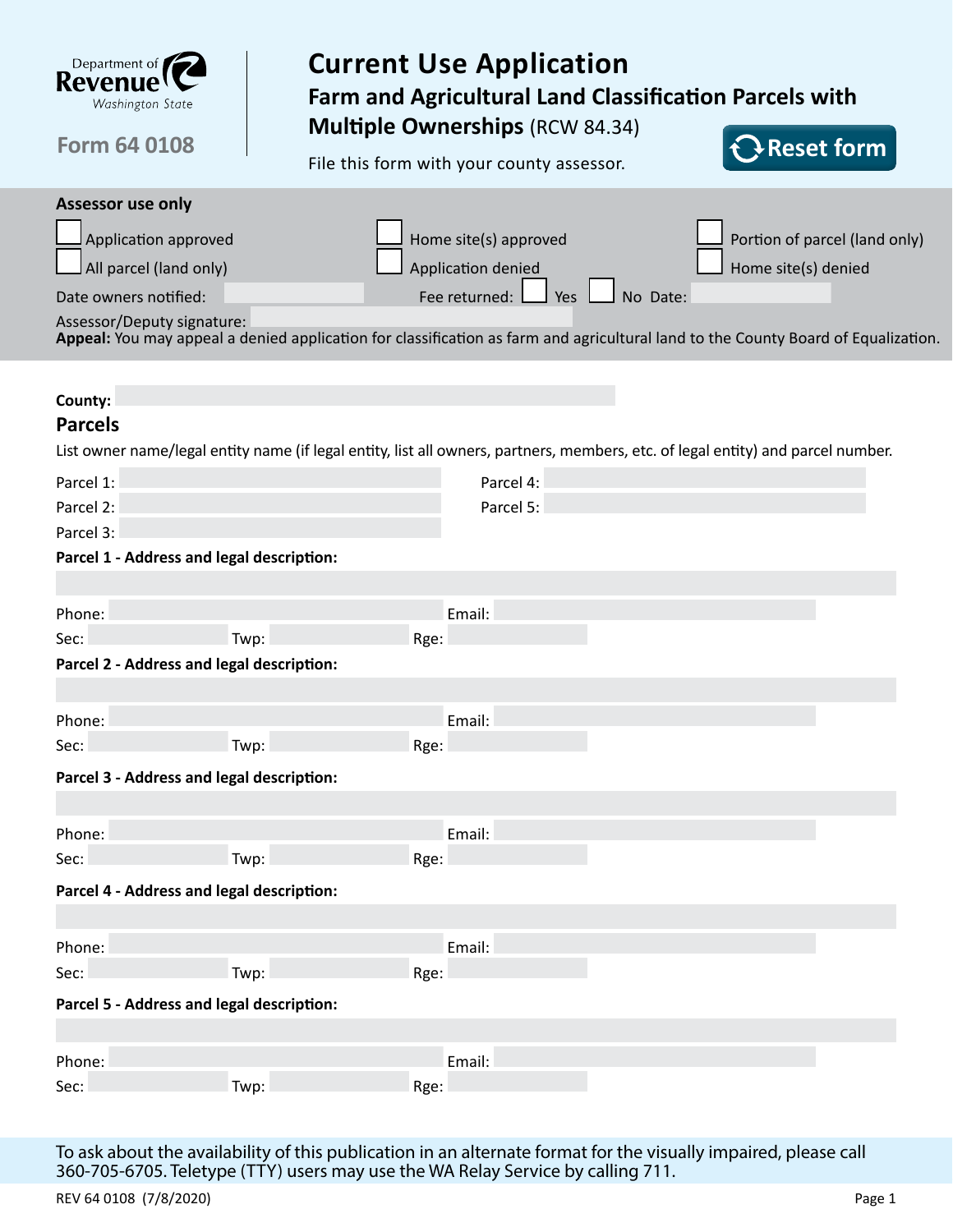

**Describe in detail how you're managing all parcels relevant to this application as part of a single operation.** An assessor may request additional information to verify all parcels are contiguous and being managed as part of a single operation. They may also request information to determine whether the primary residence of the farm operator(s) or owner(s) and/or employee housing meet the qualifications as outlined in WAC 458-30-317. Additional information may include documents such as federal income tax returns and schedules, articles of incorporation, partnership agreements, rental or lease agreements, and operating agreements.

**Describe the familial relationships between all owners of parcels related to this application.** Assessors may request additional information to verify all owners of contiguous parcels meet the definition of "family" (RCW 84.34.020(6)(b) (ii)). Additional information may include documents such as birth certificates, marriage certificates, state registered domestic partner agreements, and adoption documents.

### **Certification**

As owners of the parcels described in this application, we indicate by our signatures below that we are aware of the additional tax, interest, and penalties involved when the land is no longer classified under the provisions of Chapter 84.34 RCW. We also certify that this application and any accompanying documents are accurate and complete.

The agreement to tax according to use of the property is not a contract and can be annulled or canceled at any time by the Legislature (RCW 84.34.070).

| Print the name of each owner | Signature of each owner | Date |
|------------------------------|-------------------------|------|
|                              |                         |      |
|                              |                         |      |
|                              |                         |      |
|                              |                         |      |
|                              |                         |      |

#### **Assessor use only**

In accordance with the provisions of RCW 84.34.035, "...the assessor will submit notification of such approval to the county auditor for recording in the place and manner provided for the public recording of state tax liens on real property." [Form REV 64 0088]

Amount of processing fee collected: \$ Date: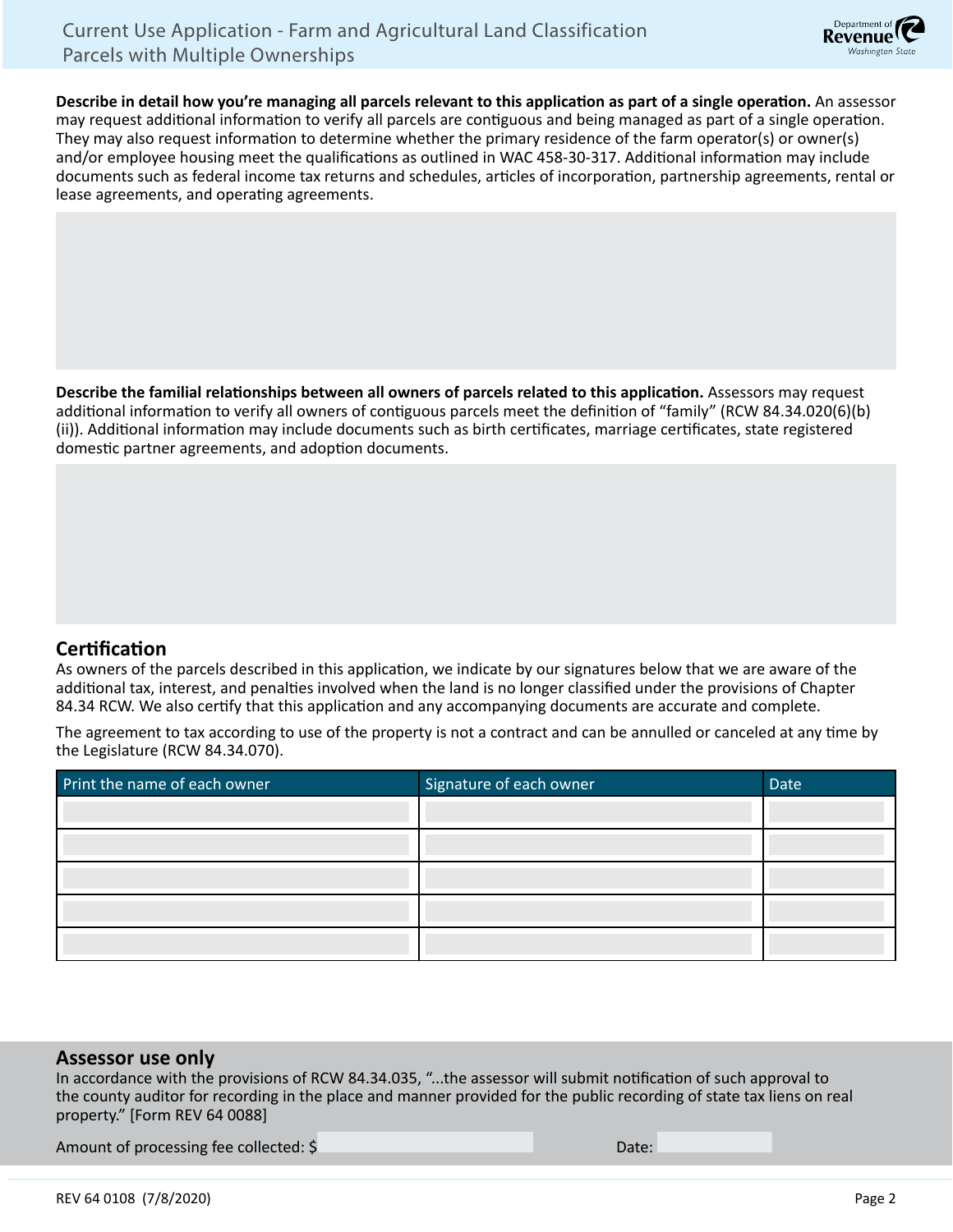# **Farm and Agricultural Land Application Addendum**

Each parcel owner must complete a separate addendum and attach it to the application form. Definitions and additional information on pages 4-5.

|    | Owner name:            |                                                                                                                                                                                                                                                 |                                 | Parcel number:                 |                  |            |  |  |
|----|------------------------|-------------------------------------------------------------------------------------------------------------------------------------------------------------------------------------------------------------------------------------------------|---------------------------------|--------------------------------|------------------|------------|--|--|
|    | 1. Acreage:            | Crops:                                                                                                                                                                                                                                          | Irrigated acres:                | Dry acres:                     |                  |            |  |  |
|    |                        | List types of crops:                                                                                                                                                                                                                            |                                 |                                |                  |            |  |  |
|    |                        | Livestock:                                                                                                                                                                                                                                      | List types of livestock:        |                                |                  |            |  |  |
|    |                        | Grazing:                                                                                                                                                                                                                                        | Is grazing land cultivated?     |                                | Yes<br><b>No</b> |            |  |  |
|    |                        | Horticulture:                                                                                                                                                                                                                                   | Describe horticulture activity: |                                |                  |            |  |  |
|    |                        | Farm buildings:                                                                                                                                                                                                                                 |                                 |                                |                  |            |  |  |
|    |                        | Employee housing:                                                                                                                                                                                                                               |                                 |                                |                  |            |  |  |
|    |                        | Residence:                                                                                                                                                                                                                                      |                                 |                                |                  |            |  |  |
|    |                        | Equestrian uses:                                                                                                                                                                                                                                |                                 | List types of equestrian uses: |                  |            |  |  |
|    |                        | Woodlot areas:                                                                                                                                                                                                                                  |                                 |                                |                  |            |  |  |
|    |                        | Is woodlot area(s) used for grazing/sheltering of livestock?<br>Yes<br>No                                                                                                                                                                       |                                 |                                |                  |            |  |  |
|    |                        | Other:                                                                                                                                                                                                                                          | Describe other:                 |                                |                  |            |  |  |
|    |                        | Total acreage:                                                                                                                                                                                                                                  |                                 |                                |                  |            |  |  |
| 2. | the location on a map. | Describe the land on your parcel that is rented to others and not affiliated with agricultural use (if applicable). Show                                                                                                                        |                                 |                                |                  |            |  |  |
|    |                        |                                                                                                                                                                                                                                                 |                                 |                                |                  |            |  |  |
| 3. |                        | Is your parcel subject to a lease or agreement that permits any use other than its present use?                                                                                                                                                 |                                 |                                |                  | Yes<br>No  |  |  |
|    |                        | If yes, please describe:                                                                                                                                                                                                                        |                                 |                                |                  |            |  |  |
| 4. |                        | Describe the present use of your parcel of land.                                                                                                                                                                                                |                                 |                                |                  |            |  |  |
|    |                        |                                                                                                                                                                                                                                                 |                                 |                                |                  |            |  |  |
| 5. |                        | Describe the present improvements (residence, farm buildings, employee housing, etc.) on your parcel of land.                                                                                                                                   |                                 |                                |                  |            |  |  |
|    |                        |                                                                                                                                                                                                                                                 |                                 |                                |                  |            |  |  |
|    |                        | If a residence is located on the land, is it the primary residence of the farm operator or owner?                                                                                                                                               |                                 |                                |                  | Yes<br>No. |  |  |
|    |                        | If yes, explain how the residence is central to or inherent in the use or operation of the farm and agricultural land for                                                                                                                       |                                 |                                |                  |            |  |  |
|    |                        | commercial agricultural purposes.                                                                                                                                                                                                               |                                 |                                |                  |            |  |  |
| 6. |                        | If the primary use of the land subject to this application is horticulture, provide the following information:                                                                                                                                  |                                 |                                |                  |            |  |  |
|    |                        |                                                                                                                                                                                                                                                 |                                 |                                |                  |            |  |  |
|    |                        | a. Are you selling plants that have been purchased from another grower for resale?<br>No<br>Yes<br>If yes, how many acres of the land used for horticulture is being used to store and care for those plants that are                           |                                 |                                |                  |            |  |  |
|    | purchased for resale?  |                                                                                                                                                                                                                                                 |                                 |                                |                  |            |  |  |
|    | b.                     | How many acres are used to grow plants in the ground?                                                                                                                                                                                           |                                 |                                |                  |            |  |  |
|    | c.                     | How many acres are used to grow plants in containers?                                                                                                                                                                                           |                                 |                                |                  |            |  |  |
|    |                        | For the acreage used for growing plants in containers, what percentage of that land is covered by pavement?                                                                                                                                     |                                 |                                |                  |            |  |  |
|    |                        |                                                                                                                                                                                                                                                 |                                 |                                |                  |            |  |  |
|    | d.                     | Yes<br>Is the land used for horticulture less than five acres?<br><b>No</b><br>If yes, what percentage of that acreage, if any, is open to the general public for on-site retail sales?                                                         |                                 |                                |                  |            |  |  |
| 7. |                        |                                                                                                                                                                                                                                                 |                                 |                                |                  |            |  |  |
|    |                        | Attach a map of your property to show an outline of the current use of each area of the property such as: livestock<br>(type), row crops, hay land, pasture, wasteland, woodlots, etc. Include on the map, if available, the soil qualities and |                                 |                                |                  |            |  |  |
|    |                        | capabilities. Also indicate the location of improvements listed in question 5.<br>Applications for parcels less than twenty acres must meet certain minimum income or investment standards (see                                                 |                                 |                                |                  |            |  |  |
| 8. |                        | RCW 84.34.020(2)(b), (c), and (d)). Only supply the pertinent data below if the cumulative acreage of all parcels                                                                                                                               |                                 |                                |                  |            |  |  |
|    |                        | subject to this application is less than 20 acres.                                                                                                                                                                                              |                                 |                                |                  |            |  |  |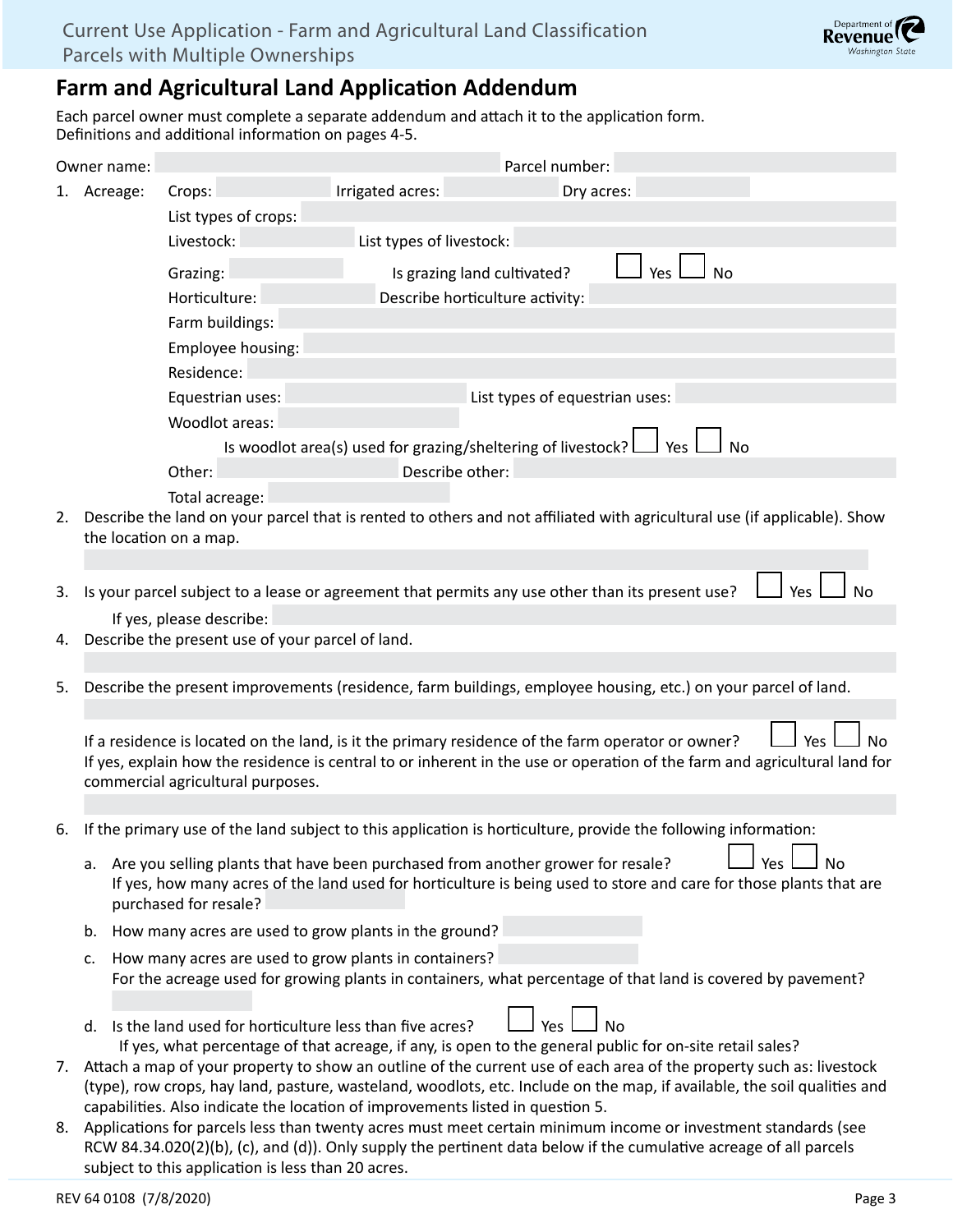

#### **Based on the last 5 years, fill out the following:**

| Question                                                                                      | Year: | Year: | Year: | Year: | Year: | Average |
|-----------------------------------------------------------------------------------------------|-------|-------|-------|-------|-------|---------|
|                                                                                               |       |       |       |       |       |         |
| List the yield per acre for<br>the last five years (bushels,<br>pounds, tons, etc.).          |       |       |       |       |       |         |
| List the annual gross<br>income per acre for the<br>last five years.                          |       |       |       |       |       |         |
| If rented or leased, list the<br>annual gross rental fee per<br>acre for the last five years. |       |       |       |       |       |         |
| For standing crops or short<br>rotation hardwoods, list<br>the average investment             |       |       |       |       |       |         |
| per acre for the current<br>year or previous year.                                            |       |       |       |       |       |         |

**Notice:** The assessor may require owners, regardless of the size of their parcel, to submit pertinent data regarding the use of the classified land, productivity of typical crops, income, etc., to verify an eligible commercial agricultural activity is being conducted on the land.

## **Definitions and additional information**

#### **Farm and agricultural land means a parcel of land or contiguous parcels of land that is:**

- Twenty or more acres, devoted primarily to the production of livestock or agricultural commodities for commercial purposes.
- Enrolled in the Federal Conservation Reserve program or its successor, administered by the United States Department of Agriculture.
- Five or more acres but less than twenty acres, devoted primarily to agricultural uses, which has either:
- Produced a gross income from agricultural uses equivalent to \$200.00 or more per acre each year for three of the five past calendar years from the date of application for classification.
- Standing crops with an expectation of harvest within seven years and a demonstrable investment in the production of those crops equivalent to \$100.00 or more per acre in the current or previous year.
- Standing crops of short rotation hardwoods with an expectation of harvest within fifteen years and a demonstrable investment in the production of those crops equivalent to \$100.00 or more per acre in the current or previous year.
- Less than five acres and devoted primarily to agricultural uses which have produced a gross income of \$1,500.00 or more each year for three of the past five calendar years from the date of application for classification.

### **Agricultural lands also include:**

- Noncontiguous (in this context, means non adjoining/touching) parcels from one to five acres, but otherwise constituting an integral part of farming operations conducted on the land.
- Land, not exceeding twenty percent of classified land that has incidental uses compatible with agricultural purposes, and also the land on which appurtenances necessary to the production, preparation or sale of the agricultural products exist in conjunction with the lands producing such products.
- Land used primarily for equestrian-related activities for which a charge is made, including, but not limited to, stabling, training, riding, clinics, schooling, shows, or grazing for feed.
- Any land which is the principal housing for the farm operator, owner of land, or employee housing if the farm and agricultural land is classified pursuant to RCW 84.34.020(2)(a), if the residence or housing is on or contiguous to the classified parcel, and the use of the housing or the residence is integral to the use of the classified land for agricultural purposes.